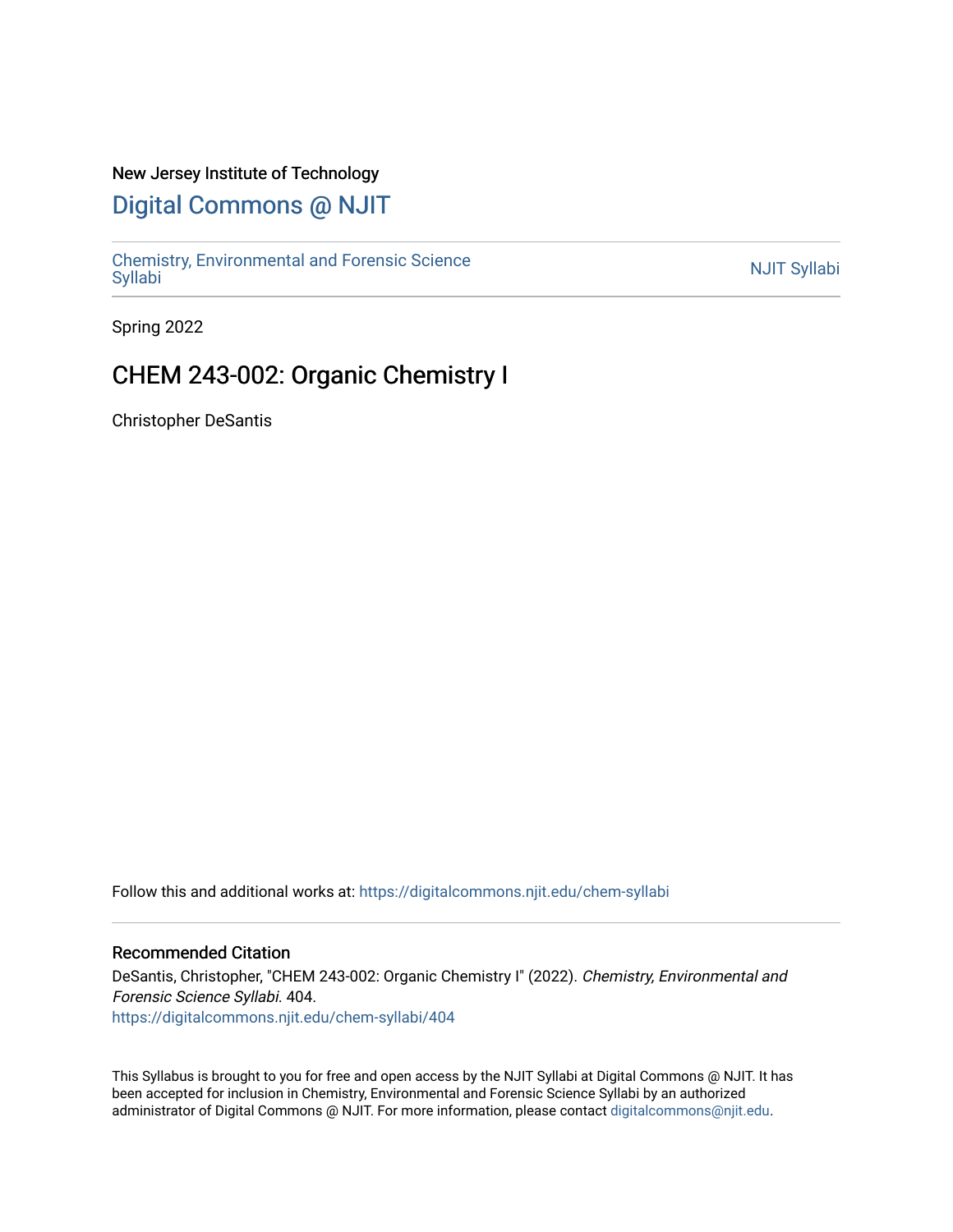

### The Department of Chemistry and Environmental Science

# **CHEM 243-002 – Organic Chemistry I** *Spring 2022 Course Syllabus*

The shift to remote and converged teaching due to the COVID-19 pandemic has required that both instructors and students make changes to their normal working protocols for courses. Students are asked to practice extra care and attention in regard to academic honesty, with the understanding that all cases of plagiarism, cheating, multiple submission, and unauthorized collaboration are subject to penalty. Students must properly cite and attribute all sources used for papers and assignments. Students may not collaborate on exams or assignments, directly or through virtual consultation, unless the instructor gives specific permission to do so. Posting an exam, assignment, or answers to them on an online forum (before, during, or after the due date), in addition to consulting posted materials, constitutes a violation of the university's Honesty policy. Likewise, unauthorized use of live assistance websites, including seeking "expert" help for specific questions during an exam, can be construed as a violation of the honesty policy.

All students should be familiar with the **NJIT [Academic](https://www.njit.edu/policies/sites/policies/files/academic-integrity-code.pdf) Integrity Code**: All Students should be aware that the Department of Chemistry & Environmental Science (CES) takes the University Code on Academic Integrity at NJIT very seriously and enforces it strictly. This means that there must not be any forms of plagiarism, i.e., copying of homework, class projects, or lab assignments, or any form of cheating in quizzes and exams. Under the University Code on Academic Integrity, students are obligated to report any such activities to the Instructor.

*Please note that it is my professional obligation and responsibility to report any academic misconduct to the Dean of Students Office. Any student found in violation of the code by cheating, plagiarizing or using any online software inappropriately will result in disciplinary action. This may include a failing grade of F, and/or suspension or dismissal from the university. If you have any questions about the code of Academic Integrity, please contact the Dean of Students Office at [dos@njit.edu](mailto:dos@njit.edu)"*

### **COURSE INFORMATION**

**Course Description**: This course offers students the opportunity to learn the nature of carbon in organic compounds. It presents general principles of organic chemistry related to nomenclature, structure, stereochemistry, uses and synthesis.

### **Number of Credits**: 3

**Prerequisites**: CHEM 126 with a grade of C or better

| Instructor: | Dr. Christopher DeSantis<br>Office: Tiernan Hall (TIER) B006 (in basement) |                                              |  |  |
|-------------|----------------------------------------------------------------------------|----------------------------------------------|--|--|
|             |                                                                            |                                              |  |  |
|             | Email: cdesanti@njit.edu or christopher.a.desantis@njit.edu                |                                              |  |  |
|             | <b>Webex URL</b>                                                           | https://njit.webex.com/meet/cdesantinjit.edu |  |  |

**Lectures**: Monday: 1:00 – 2:20 PM KUPF 202 Thursday: 1:00 – 2:20 PM KUPF 202

**Office Hours**: IN WEBEX Monday: 9-10:30AM Thursday: 2:30-4PM **Also available by appointment. In-Person meetings available by appointment only.**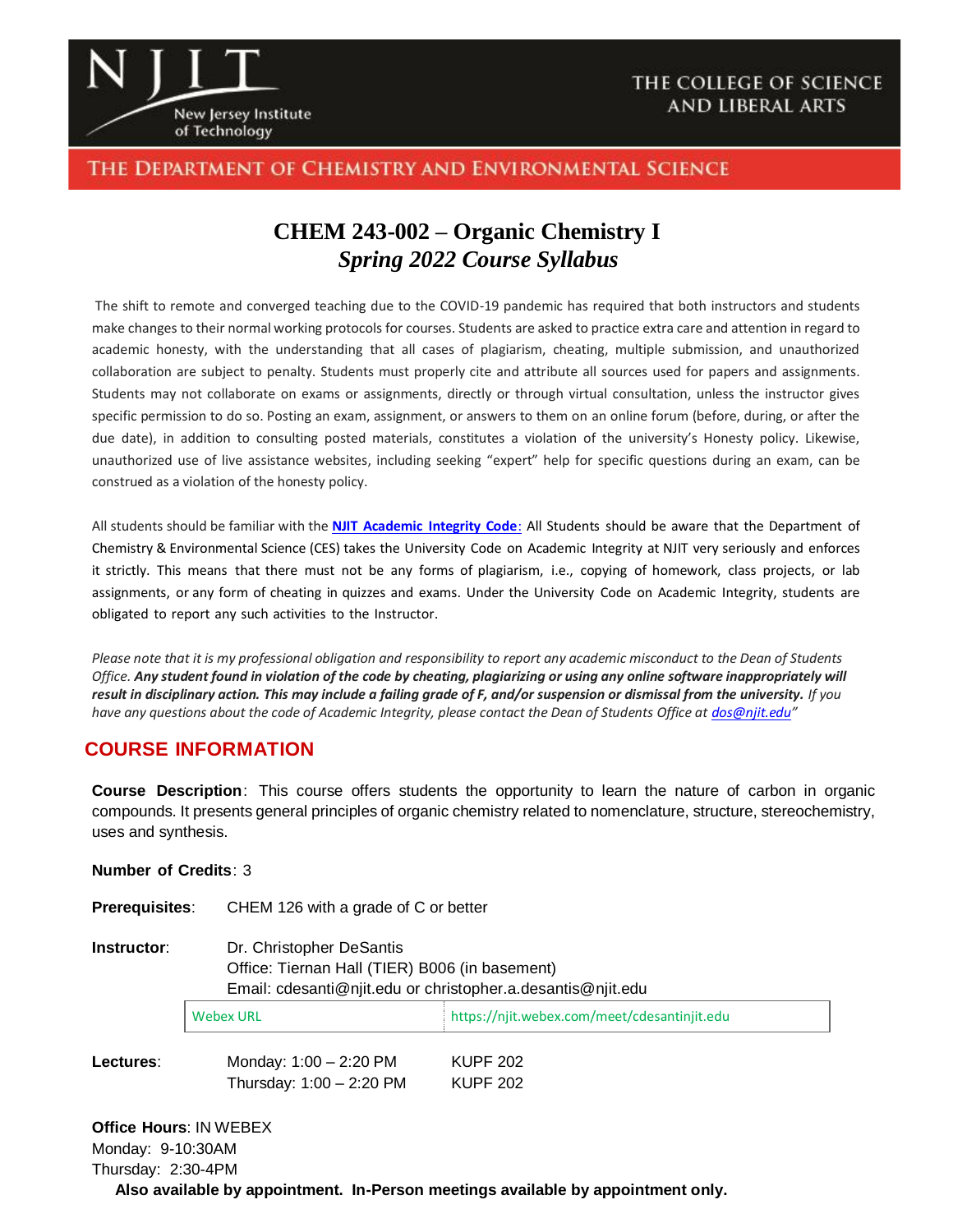#### **Required material and other resources:**

- A laptop with access to canvas and webex, Respondus Browser, and the textbook.
- Textbook: Organic Chemistry by Wade and Simek, 9th edition (2017); Pearson, Glenview, IL. ISBN #032197137X. Any prior version of the Wade textbook is similar and can be a cheaper alternative.
- Molecular model kit: This is a highly suggested purchase. Molecular models will be allowed during the exams.

**University-wide Withdrawal Date**: The last day to withdraw with a **W** is Monday April, 4 th Last Day to Withdraw. It will be strictly enforced.

### **LEARNING OUTCOMES**

After completing this course, students will be able to:

- 1. Identify sigma and pi bonds and explain the hybridization of the molecules
- 2. Discuss electronegativity and bond polarity<br>3. Convert Lewis structures, condensed struct
- 3. Convert Lewis structures, condensed structures and structural formulas of organic compounds
- 4. Use VSEPR to predict the geometry and polarity of molecules
- 5. Discuss resonance and delocalization of charge in molecules
- 6. Use the curved-arrow formalism to describe the mechanisms of reactions.
- 7. Identify various functional groups in organic molecules, particularly alkenes, alkynes, alcohols, acids, ethers, esters, aldehydes, ketones and amines
- 8. Explain Lewis acid-base theory
- 9. Explain rules of nomenclature to describe the various hydrocarbons
- 10. Describe structural and geometric isomerism and the role of isomerism in determining molecule structure
- 11. Describe types of intermolecular forces
- 12. Apply knowledge of intermolecular forces to describe trends in boiling points and melting points of various molecules
- 13. Distinguish between conformers and isomers
- 14. Describe key reactions of alkanes (substitution), alkenes and alkynes (addition)
- 15. Identify chair and boat conformations of cyclohexane and predict the stability of the different conformers
- 16. Recognize the steps involved in free radical reactions
- 17. Identify and describe the reactivity of various intermediates produced during reactions of hydrocarbons
- 18. Propose reaction mechanisms to describe product formation in simple alkane substitution reactions
- 19. Describe chirality and distinguish between R and S stereoisomers and diastereomers
- 20. Discuss and draw the products of substitution and elimination reactions of alkyl electrophiles
- 21. Describe substitution reactions and recognize SN1 and SN2 reactions
- 22. Explain E1 and E2 reactions
- 23. Describe various types of addition reactions in aliphatic alkenes and alkynes
- 24. Describe properties, synthesis and reactivity of alcohols
- 25. Explain various organic reagents like Grignard reagents and borohydrides and their uses in specific reactions

### **POLICIES**

Academic Integrity is the cornerstone of higher education and is central to the ideals of this course and the university. Cheating is strictly prohibited and devalues the degree that you are working on. As a member of the NJIT community, it is your responsibility to protect your educational investment by knowing and following the academic code of integrity policy that is found at: http://www5.njit.edu/policies/sites/policies/files/academic-integrity-code.pdf.

Please note that it is my professional obligation and responsibility to report any academic misconduct to the Dean of Students Office. Any student found in violation of the code by cheating, plagiarizing or using any online software inappropriately will result in disciplinary action. This may include a failing grade of F, and/or suspension or dismissal from the university. If you have any questions about the code of Academic Integrity, please contact the Dean of Students Office at [dos@njit.edu](mailto:dos@njit.edu)

**All CES students must familiarize themselves with, and adhere to, all** official university-wide student policies. CES takes these policies very seriously and enforces them strictly. In addition, obtaining course materials such as past exams or solutions to homework and/or class assignments from external sources constitutes cheating. The official Student's Solutions Guide is exempt. Posting of course materials on external websites without the approval of the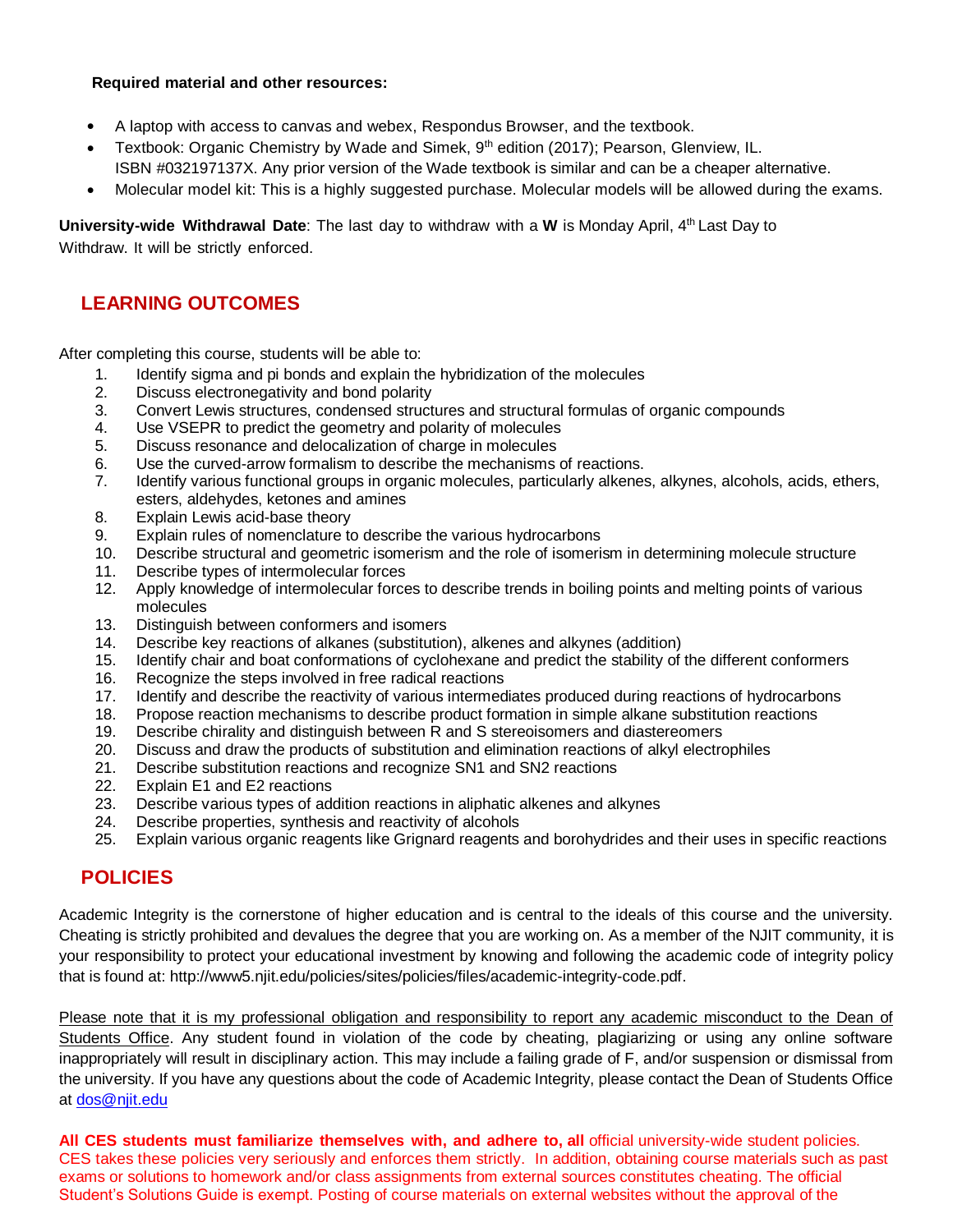instructor violates intellectual property laws and hence strictly forbidden**.** Any student caught cheating on an assignment will be assessed a penalty of 20 points, in addition to a grade of zero for the given assignment.

| In Class Worksheets (13x)                          | 130  |
|----------------------------------------------------|------|
| Participation – CIQ (25x) + In Class Polling (25x) | 50   |
| Homework (12x + review)                            | 75   |
| <b>Synthesis Challenge</b>                         | 50   |
| Pre-Chapter Assignment (10x)                       | 30   |
| Quizzes (4x)                                       | 100  |
| Exam I                                             | 150  |
| Exam II                                            | 150  |
| <b>Final</b>                                       | 300  |
| <b>Total Points</b>                                | 1035 |

**Grading Policy**: The final grade in this course will be determined as follows:

| A    | $880 > \text{pts}.$ | C. | $672 \geq \text{pts}.$ |
|------|---------------------|----|------------------------|
| B+   | $828 \geq pts$ .    | D  | $569 \geq pts$ .       |
| -В   | $776 \geq p$ ts.    |    | $569 <$ pts.           |
| $C+$ | 725 $\ge$ pts.      |    |                        |

### **You must maintain an average of 35%, which is 245 points, in the exam and quizzes to be considered for a grade of D or higher. You will receive an F even if you have adequate point total without this requirement.**

**Participation**: Attendance at classes is **highly recommended**. Each class is a learning experience that cannot be replicated through simply "getting the notes." This is also a highly compacted course and even one absence may cause a steep drop in course performance. Absences for unavoidable legitimate reasons will be permitted upon presentation of appropriate supporting documentation to the Dean of Students. During lectures, students will be tasked with answering polled questions. Students must answer at least  $\frac{1}{2}$  of the questions presented to earn participation credit. Poll participation will be worth 25 points of the total grade. At the end of each lectures, students will be required to complete a "Critical Information Questionnaire" (CIQ) short answer survey which will be worth 1 pts each in Canvas (25 pts total). The purpose of the CIQ is to provide a way for students to give feedback and alert the professor of an items which may need further clarification or to provide the professor with an understanding of what works best for students to maximize learning. **"Critical Information Questionnaire" survey must be completed by 11:59PM on the same day as lecture.** CIQs with incomplete or low-quality answers will not receive credit.

**COVID-19 CONSIDERATIONS**: Because of the current conditions, all instructors and students are required to wear a mask in all instructional spaces (classrooms, labs, studios). Students failing to observe the mandate should be first asked by the instructor to either comply or leave the classroom; if students do not obey, instructors should be contacting public safety. Public Safety staff will be escorting students outside the instructional area and reporting them to the Office of The Dean of Students for disciplinary action. If you feel ill or in some cases, have come into contact with someone who is infected with COVID-19, do not come to class. Please contact your professor and the Office of the Dean of Students. Your professor will make reasonable accommodations and invite you into lecture via Webex if you are able.

**In Class Worksheets:** There will be 13 in class works sheets worth 10 points each. Students will work in groups to develop solutions to the problems but each student must hand in a copy of their own work. The purpose of the group work is to teach each other topics in class and to discuss problems presented in the course. It is not intended for students to copy work from other students once a solution is presented. If you formulate a solution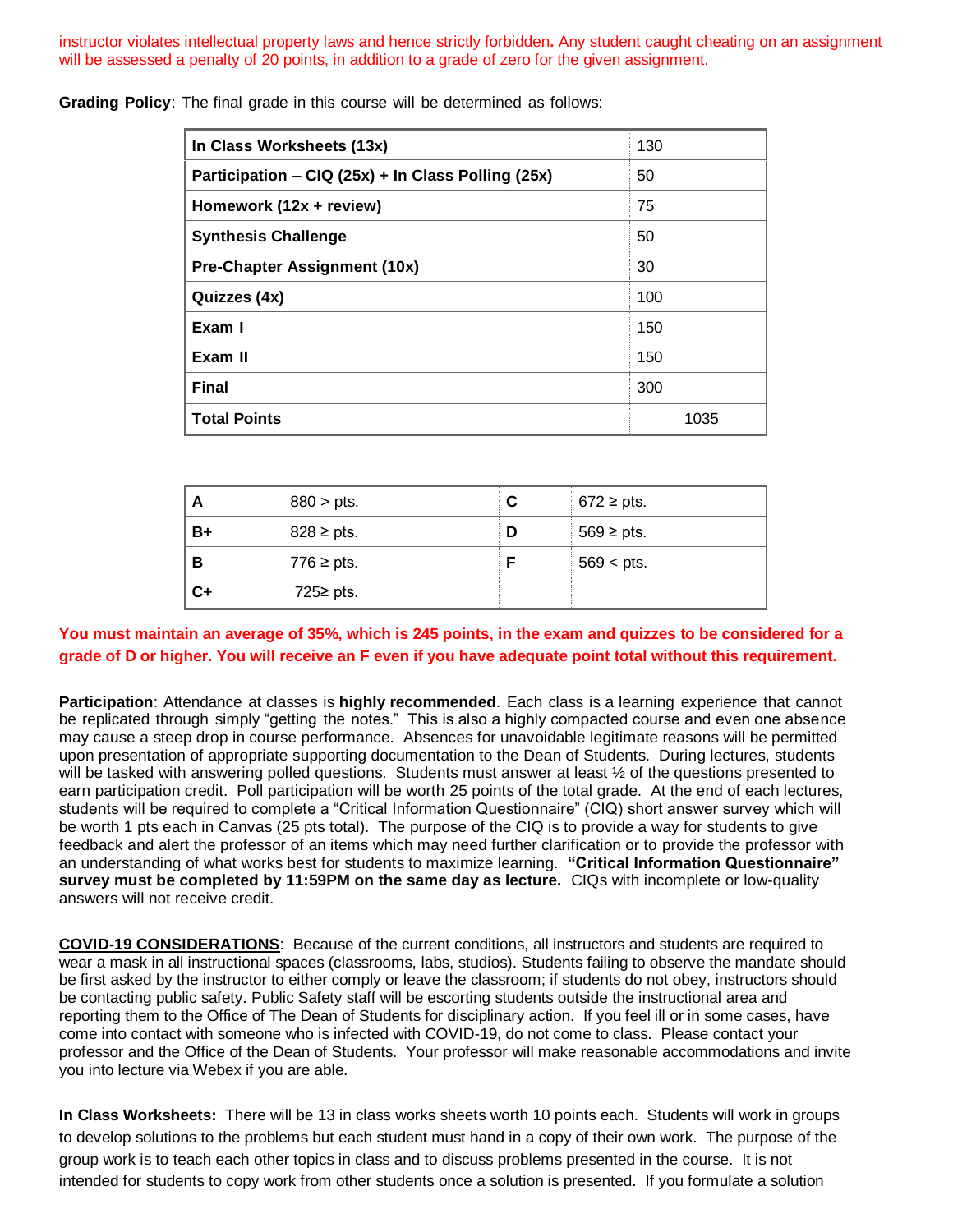before your teammates, become the teacher! This will reinforce your own understanding. Worksheets will be graded for each individual student. **Worksheets which are not completed in class may be completed up to 7 days after they have been presented to the class.** Please upload a PDF file only. Missed worksheets due to approved absences may be completed after their due date. Late assignments will not be accepted. Each student will upload their own work in Canvas. **Every student is expected to equally contribute to the group work**. Each student will earn the grade for their own work.

**Synthetic Challenges:** At the end of the semester, students will be divided into groups of 2 or 3. Groups will be presented with a synthetic target, starting material, and starting material restrictions and be tasked with generating an original synthetic scheme to create the target molecule. Presentations will be made and accompanied by a formal document explaining their synthesis. During their presentation, they must provide a short presentation and include any references for reactions they find in scientific literature. They must present their synthesis to the class and explain what each reaction accomplishes and propose a mechanism for all reactions they incorporate in their synthesis. The score will be based on two components: the synthetic scheme and presentation. Synthetic schemes will be judged on brevity of synthetic route, selectivity, and likelihood of success of the synthesis. The presentation will be judged on knowledge of synthetic scheme, presentation quality, and mechanism presentations. A formal rubric will be provided at a later date.

**Pre-Chapter Assignments**: A short assignment in Canvas worth 3 points will be due before the beginning of each chapter. The purpose of the short assignment is to allow students to become familiar with basic topics to be covered in the lecture. Pre-chapter Assignments will be due at the beginning of lecture and will not be accepted late.

**Homework Policy**: 12 homework assignments worth 5 points and 1 review worth 15 points will be presented. On time homework completion is critical to success in this course. The homework due dates will be clearly posted in Canvas and discussed in class. Plan timely homework completion accordingly. Late homework will not be accepted without a valid excuse and appropriate documentation. Each student is responsible for turning in an electronic copy of their own work in the form of a PDF. Homework will be accepted until 11:59PM on the day they are due in Canvas. The homework will be released as a PDF and students will submit a picture or scan of their work on Canvas in the assignment.

**Quizzes:** Quizzes are given according to the tentative date shown on the course calendar below. There will be four quizzes given at the beginning of lecture worth 25 pts each. Their course content coverage will be announced in lecture. Use of notes, notebooks, or textbooks will not be permitted and mobile communication devices (iPhones, mobile phones, PDAs, computers, netbooks, smart watches etc.) should remain turned off and stored in your bag for the duration of the exam period. Students are permitted to use molecular modeling kits during quizzes. Violations of this policy will be submitted to the Office of the Dean of Students for review. **Each student is required to bring a photo ID to a quiz and this will be used to confirm a student's identity during the quiz period. Quizzes will take place as scheduled and a sterile test taking environment is expected for each student. Quizzes will be timed and take place as shown on the class calendar.** 

**Exams**: There will be 3 exams total in the semester held during class time during the semester. The following exam periods and course coverage are tentative and therefore subject to change:

| <b>Exam I (Ch. 1-3)</b>      | 2/24                       |
|------------------------------|----------------------------|
| $\mathsf{Exam}$ II (Ch. 4-6) | 3/31                       |
| $\vert$ Final Exam (6-11)    | TBA (During finals period) |

**The final exam will not be cumulative.** Use of notes, notebooks, or textbooks will not be permitted and mobile communication devices (iPhones, mobile phones, PDAs, computers, netbooks, smart watches etc.) should remain turned off and stored in your bag for the duration of the exam period. Students are permitted to use molecular modeling kits during exams. Violations of this policy will be submitted to the Office of the Dean of Students for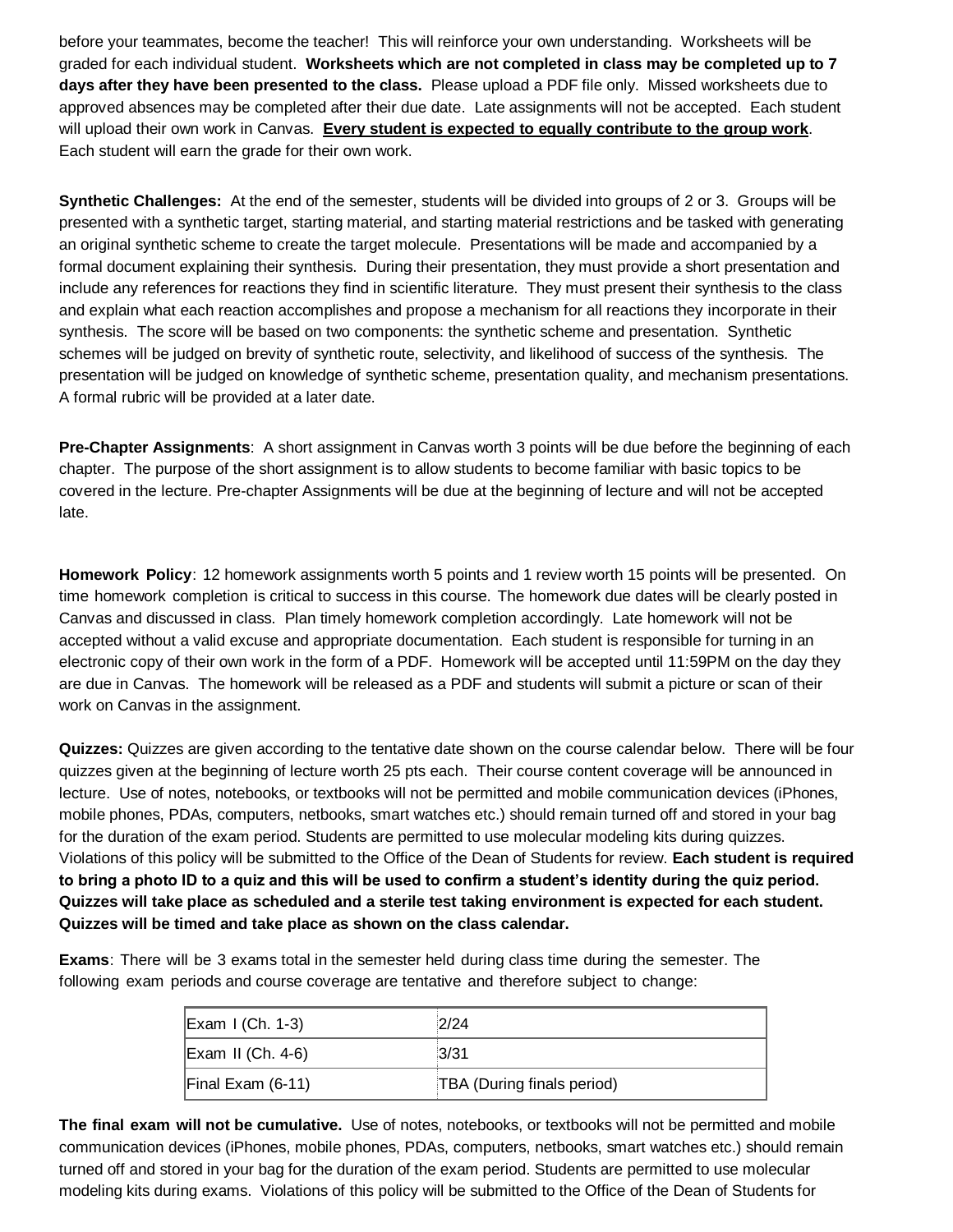review. **Each student is required to bring a photo ID to an exam and this will be used to confirm a student's identity during the exam period.** Exams will be returned to students as soon as possible. **Exam regrades must be submitted within 1 week of returning the exam with a sheet describing the error. Exams will be administered and proctored live in class. Exams will take place as scheduled and a sterile test taking environment is expected for each student.** 

#### **In the event of online class:**

In the event of online class mode being adopted, the exams will be administered online using the RESPONDUS browser with Webcam and be live proctored in a Webex meeting. **This browser is available in Canvas. Students must complete a proper environment check before starting the exam in the exam video by showing their calculator, blank scratch paper, their work surface, cell phone is placed away from work area, and a 360 degree view of their workspace to confirm no information is posted around the work area. Students may only use scientific (non-programmable, non-graphing) calculators on exams. The student will also be asked to show a photo-ID.**

### **During the exam from home (if needed), you have to adopt the following behaviors**

1. No cell phones anywhere near the exam-- any indication of cell phone presence (a ring tone, vibration, music, will result in a point penalty)

- 2. No Talking to family members.
- 3. No Covering of face (either with clothing or hand) except for mask.
- 4. No Moving out of frame.
- 5. No Listening to music.
- 6. Setting up the camera so that the camera's view is not completely on student and workspace.

**To protect the test's integrity, anyone found to violate any of the rules (2-6) of an exam will be docked 20 points for each violation from their exam score.** 

We understand these are difficult times and it is natural to move around when taking an exam in the comfort of your home. We must remind you that this is a high stakes exam and must be treated as such. Please observe all exam rules as if you were taking the exam in person.

**Makeup Exam/Quiz Policy**: There will normally be **NO MAKE-UP QUIZZES OR EXAMS** during the semester unless a valid excuse is provided to the Dean of Students. In the event that a student has a legitimate reason for missing a quiz or exam, the student should contact the Dean of Students office and present written verifiable proof of the reason for missing the exam, e.g., a doctor's note, police report, court notice, etc. clearly stating the date AND time of the mitigating problem. The student must also notify the CES Department Office/Instructor that the exam will be missed so that appropriate steps can be taken to make up the grade.

**GRADING ERROR:** Assignments are returned through Canvas or in class. If you believe there is an error, you have until one week following return of the assignment to submit a piece of work for regrading. You must write a very brief description of the problem in an email.

**Cellular Phones/Smart Watches**: All cellular phones and other electronic devices must be switched off during all class times unless they are being used to participate in class. Such devices must be stowed in bags during exams or quizzes. Students are not permitted to keep cell phones on their person during any exams. If a cell phone is discovered in your possession during an exam the exam will be removed and immediately graded a 0.

**Textbook Problems:** It is important to study outside this course in order to achieve the best results. The problems within the text book, both in chapter and at the end of the chapter, provide excellent practice for the course material. Work out the problems without the study guide and check your answers after completion to ensure optimal understanding of the material. **Students are not responsible for questions related to sections not covered in the class.**

**How to be successful in organic chemistry:** Organic chemistry is a difficult subject and it is vital to master new material as it is presented. A successful student will 1) prepare ahead of class by reading the chapter to be discussed, completing the pre-class assignment, and formulating questions to ask in lecture 2) attend and participate in lecture by answering and asking questions and 3) work after lecture on homework and book problems. Homework is a vital part of mastering organic chemistry and nothing can replace practice. Watching videos will not be enough to be successful. There are numerous resources for practice including online resources, the tutoring center, office hours, library resources,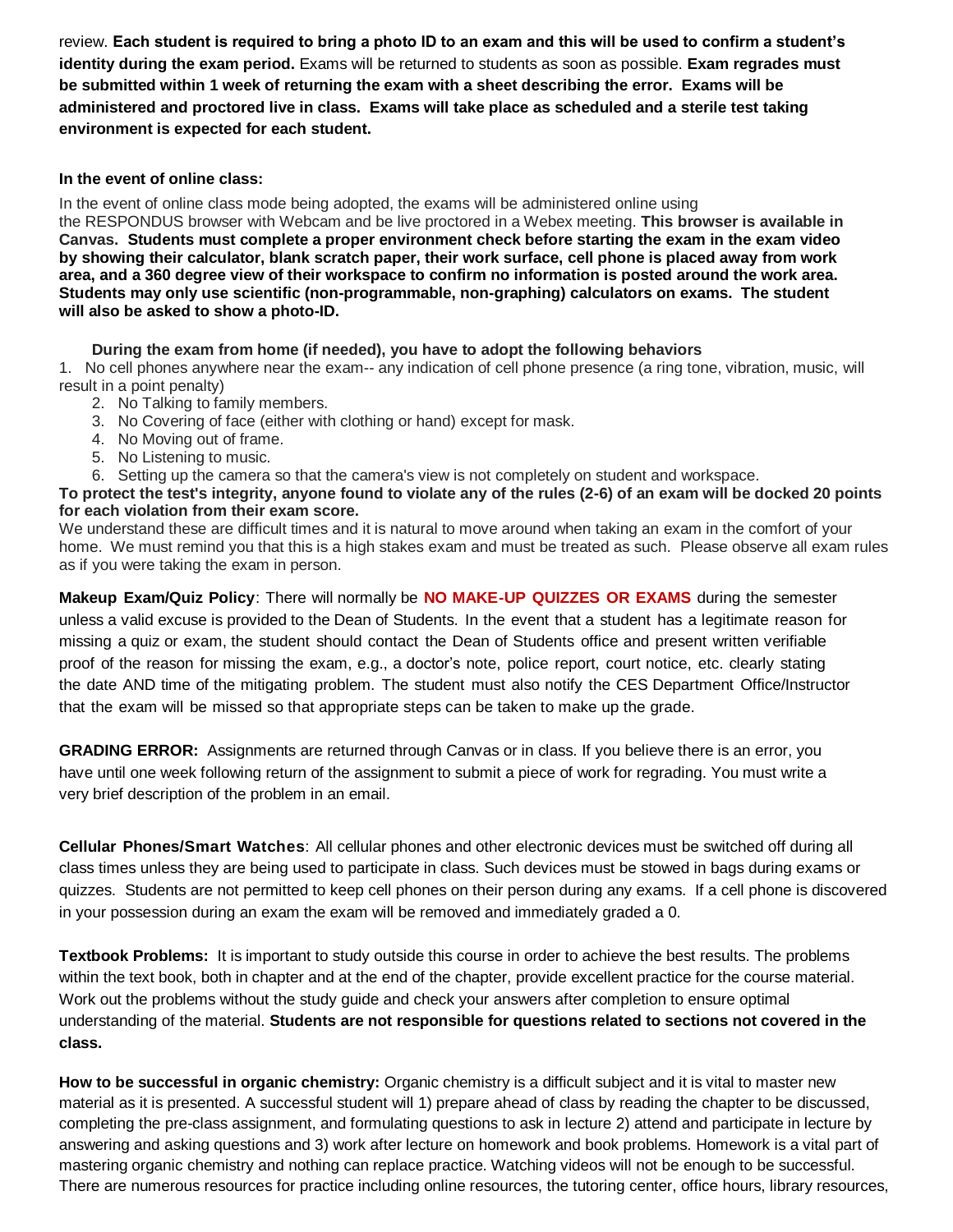and other organic textbooks/workbooks. Work on problems without the solution manual open and then check answers afterwards. **Feel free to email me or come visit during office hours with any questions you may have!** After an exam/quiz/homework assignment is returned, correct any lapses in knowledge by working on topics that may have been answered incorrectly. Mastering organic chemistry takes time and practice so set aside committed time slots in your schedule to work on organic chemistry. Finally, always ask the "why" question when doing homework rather than simply memorizing answers.

**Academic Integrity:** *Academic Integrity is the cornerstone of higher education and is central to the ideals of this course and the university. Cheating is strictly prohibited and devalues the degree that you are working on. As a member of the NJIT community, it is your responsibility to protect your educational investment by knowing and following the academic code of integrity policy that is found at: [http://www5.njit.edu/policies/sites/policies/files/academic-integrity-code.pdf.](http://www5.njit.edu/policies/sites/policies/files/academic-integrity-code.pdf)* 

Please note that it is my professional obligation and responsibility to report any academic misconduct to the Dean of *Students Office. Any student found in violation of the code by cheating, plagiarizing or using any online software inappropriately will result in disciplinary action. This may include a failing grade of F, and/or suspension or dismissal from the university. If you have any questions about the code of Academic Integrity, please contact the Dean of Students Office at [dos@njit.edu](mailto:dos@njit.edu)*

### **ADDITIONAL RESOURCES**

**Chemistry Tutoring Center**: Located in the Central King Building, Lower Level, Rm. G12. Students can get help from peer tutors on a "walk-in" basis. There is no private tutoring available, however if the center is not too busy, you may be able to get more personal attention. In this peer tutoring model, tutors are taught to encourage interaction among students to promote learning. In addition, there will be limited tutoring available online as well *Hours of operation are between Monday – Friday 10:00 am - 6:00 pm, either virtually or in-person* 

**Mental Health and Well-being**: NJIT is committed to the mental health and well-being of its students. If you or someone you know is feeling overwhelmed, depressed, and/or in need of mental health support, services are available. For help, such individuals should contact Center for Counseling and Psychological Services (c-CAPS) at <https://www.njit.edu/counseling/> or by calling the c CAPS office at 973-596-3414. If you need support and information about options and resources, please also reach out to the Office of the Dean of Students at <https://www.njit.edu/dos/>

**Accommodation of Disabilities**: **O**ffice of **A**ccessibility **R**esources and (**OARS**, *formerly known as Disability Support Services*) offers long term and temporary accommodations for undergraduate, graduate and visiting students at NJIT.

If you are in need of accommodations due to a disability please contact Scott Janz, Associate Director at the Office of Accessibility Resources and Services at 973-596-5417 or via email at [scott.p.janz@njit.edu.](mailto:scott.p.janz@njit.edu) The office is located in Fenster Hall Room 260. A Letter of Accommodation Eligibility from the Office of Accessibility Resources Services office authorizing your accommodations will be required.

For further information regarding self-identification, the submission of medical documentation and additional support services provided please visit the Accessibility Resources and Services (OARS) website at: [http://www5.njit.edu/studentsuccess/disability-support-services/](http://www.njit.edu/studentsuccess/accessibility/)

### **Using Respondus LockDown Browser and a Webcam for Online Exams**

Respondus LockDown Browser is a locked browser for taking assessments or quizzes in Canvas or Moodle. It prevents you from printing, copying, going to another URL, or accessing other applications during a quiz. If a Canvas or Moodle quiz requires that LockDown Browser be used, you will not be able to take the assessment or quiz with a standard web browser. You may be required to use LockDown Browser with a webcam (Respondus Monitor), which will record you during an online exam.

The webcam can be built into your computer or can be the type that plugs in with a USB cable. Watch this [short video](http://www.respondus.com/products/lockdown-browser/student-movie.shtml) to get a basic understanding of LockDown Browser and the webcam feature. A student **Quick Start Guide (PDF)** is also available.

1. Download and install LockDown Browser from this link: <http://www.respondus.com/lockdown/download.php?id=264548414>

2. Once your download has finished, locate the "LockDown Browser" shortcut on the desktop and double-click it. (For Mac users, launch "LockDown Browser" from the Applications folder.)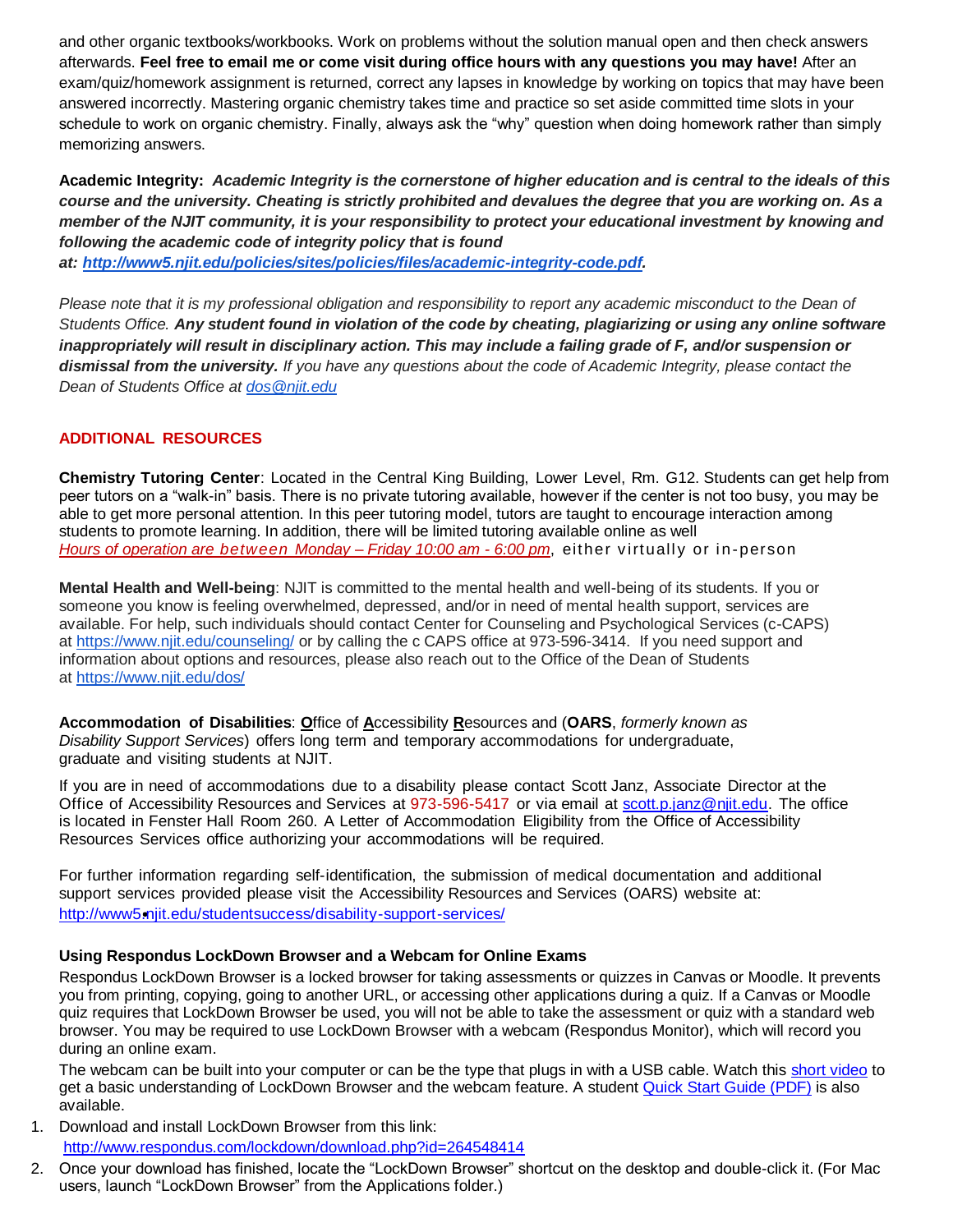- 3. You will be brought to the Canvas or Moodle login page within the LockDown Browser. If you are in Moodle, click "Login with your UCID" to log in with your NJIT UCID and password and then click Login.
- 4. Under "My courses," click on the course in which you have to take the exam that requires the LockDown Browser.
- 5. After you enter the course, find the exam and click on it.
- 6. A confirmation prompt will appear. Click the "Start attempt" button. Once a quiz has been started with LockDown Browser, you cannot exit until the Submit all and finish button is clicked.
- 7. If you are required to use a webcam (Respondus Monitor), you will be prompted to complete a Webcam Check and other Startup Sequence steps.

#### **IST Service Desk**

Students may contact the IST Service Desk with any questions. Questions or problems can be submitted via web form by going to: **[https://servicedesk.njit.edu](https://servicedesk.njit.edu/)** and clicking on the "Report your issue online" link. You may also call the IST Service Desk with any questions at 973-596-2900.

| January  | 17             | Monday   | Martin Luther King, Jr. Day                                                                                 |
|----------|----------------|----------|-------------------------------------------------------------------------------------------------------------|
| January  | 18             | Tuesday  | First Day of Classes                                                                                        |
| January  | 22             | Saturday | Saturday Classes Begin                                                                                      |
| January  | 24             | Monday   | Last Day to Add/Drop a Class                                                                                |
| January  | 24             | Monday   | Last Day for 100% Refund, Full or<br><b>Partial Withdrawal</b>                                              |
| January  | 25             | Tuesday  | W Grades Posted for Course<br>Withdrawals                                                                   |
| January  | 31             | Monday   | Last Day for 90% Refund, Full or<br>Partial Withdrawal, No Refund for<br>Partial Withdrawal after this date |
| February | 14             | Monday   | Last Day for 50% Refund, Full<br>Withdrawal                                                                 |
| March    | $\overline{7}$ | Monday   | Last Day for 25% Refund, Full<br>Withdrawal                                                                 |
| March    | 14             | Monday   | Spring Recess Begins - No Classes<br>Scheduled - University Open                                            |
| March    | 19             | Saturday | <b>Spring Recess Ends</b>                                                                                   |
| April    | 4              | Monday   | Last Day to Withdraw                                                                                        |
| April    | 15             | Friday   | Good Friday - No Classes<br>Scheduled - University Closed                                                   |
| April    | 17             | Sunday   | Easter Sunday - No Classes<br><b>Scheduled - University Closed</b>                                          |
| May      | 3              | Tuesday  | <b>Friday Classes Meet</b>                                                                                  |

### **Important Dates**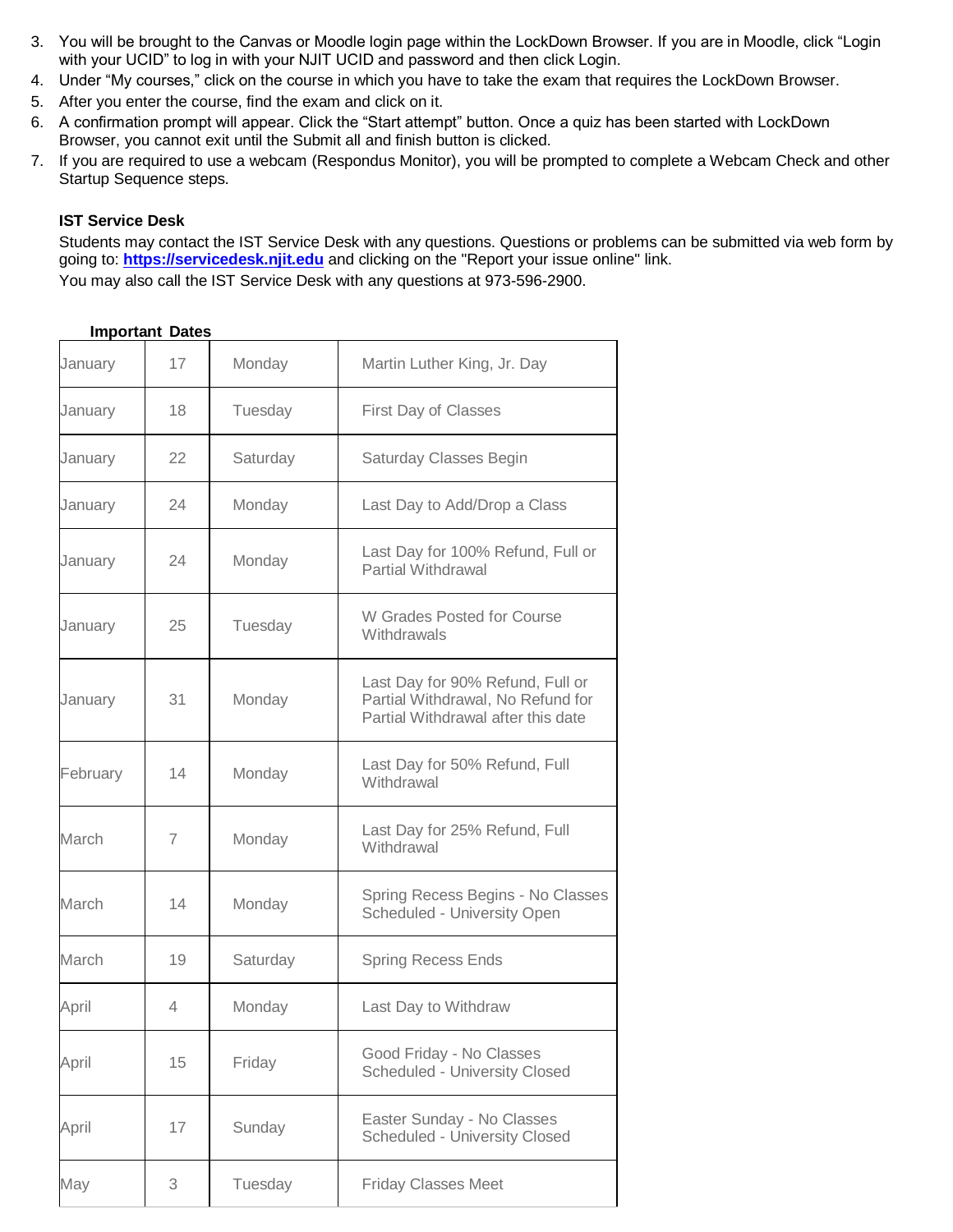| May | 3  | Tuesday    | Last Day of Classes     |
|-----|----|------------|-------------------------|
| May | 4  | Wednesday  | Reading Day 1           |
| May | 5  | Thursday   | Reading Day 2           |
| May | 6  | Friday     | Final Exams Begin       |
| May | 12 | Thursday   | <b>Final Exams End</b>  |
| May | 14 | Saturday   | <b>Final Grades Due</b> |
| May |    | <b>TBA</b> | Commencement            |

| <b>Course Outline</b> |                      |                |           |                            |        |
|-----------------------|----------------------|----------------|-----------|----------------------------|--------|
| <b>Week</b>           | <b>Monday</b>        | <b>Tuesday</b> | Wednesday | <b>Thursday</b>            | Friday |
|                       | $1/17$               | 1/18           | 1/19      | 1/20                       | 1/21   |
| 1                     | <b>No Classes</b>    |                |           | Lecture $1 - Ch. 1$        |        |
|                       |                      |                |           | <b>Class Introductions</b> |        |
|                       | 1/24                 | 1/25           | 1/26      | 1/27                       | 1/28   |
| $\mathbf 2$           | Lecture 2 - Ch. 1    |                |           | Lecture $3 - Ch. 1/2$      |        |
|                       | Worksheet 1          |                |           | Homework 1 Due             |        |
|                       | 1/31                 | 2/1            | 2/2       | 2/3                        | 2/4    |
| $\mathbf 3$           | Lecture $4 - Ch. 2$  |                |           | Lecture $5 - Ch. 2$        |        |
|                       | Worksheet 2          |                |           | Homework 2 Due             |        |
|                       |                      |                |           |                            |        |
|                       | 2/7                  | 2/8            | 2/9       | 2/10                       | 2/11   |
| 4                     | Lecture $6 - Ch.3$   |                |           | Lecture $7 - 3$            |        |
|                       | Worksheet 3          |                |           | Homework 3 Due             |        |
|                       |                      |                |           | <b>Quiz 1</b>              |        |
|                       | 2/14                 | 2/15           | 2/16      | 2/17                       | 2/18   |
| 5                     | Lecture $8 - Ch.4$   |                |           | Lecture $9 - Ch. 4$        |        |
|                       | Worksheet 4          |                |           | Homework 4 Due             |        |
|                       | 2/21                 | 2/22           | 2/23      | 2/24                       | 2/25   |
| 6                     | Lecture $10 - Ch. 5$ |                |           | Exam 1                     |        |
|                       | Worksheet 5          |                |           | Homework 5 Due             |        |
|                       | 2/28                 | 3/1            | 3/2       | 3/3                        | 3/4    |
| $\overline{7}$        | Lecture $11 - Ch. 5$ |                |           | Lecture $12 - Ch. 6$       |        |
|                       | Worksheet 6          |                |           | Homework 6 Due             |        |
|                       |                      |                |           |                            |        |
| 8                     | 3/7                  | 3/8            | 3/9       | 3/10                       | 3/11   |
|                       | Lecture 13 - Ch. 6   |                |           | Lecture $14 - Ch. 6$       |        |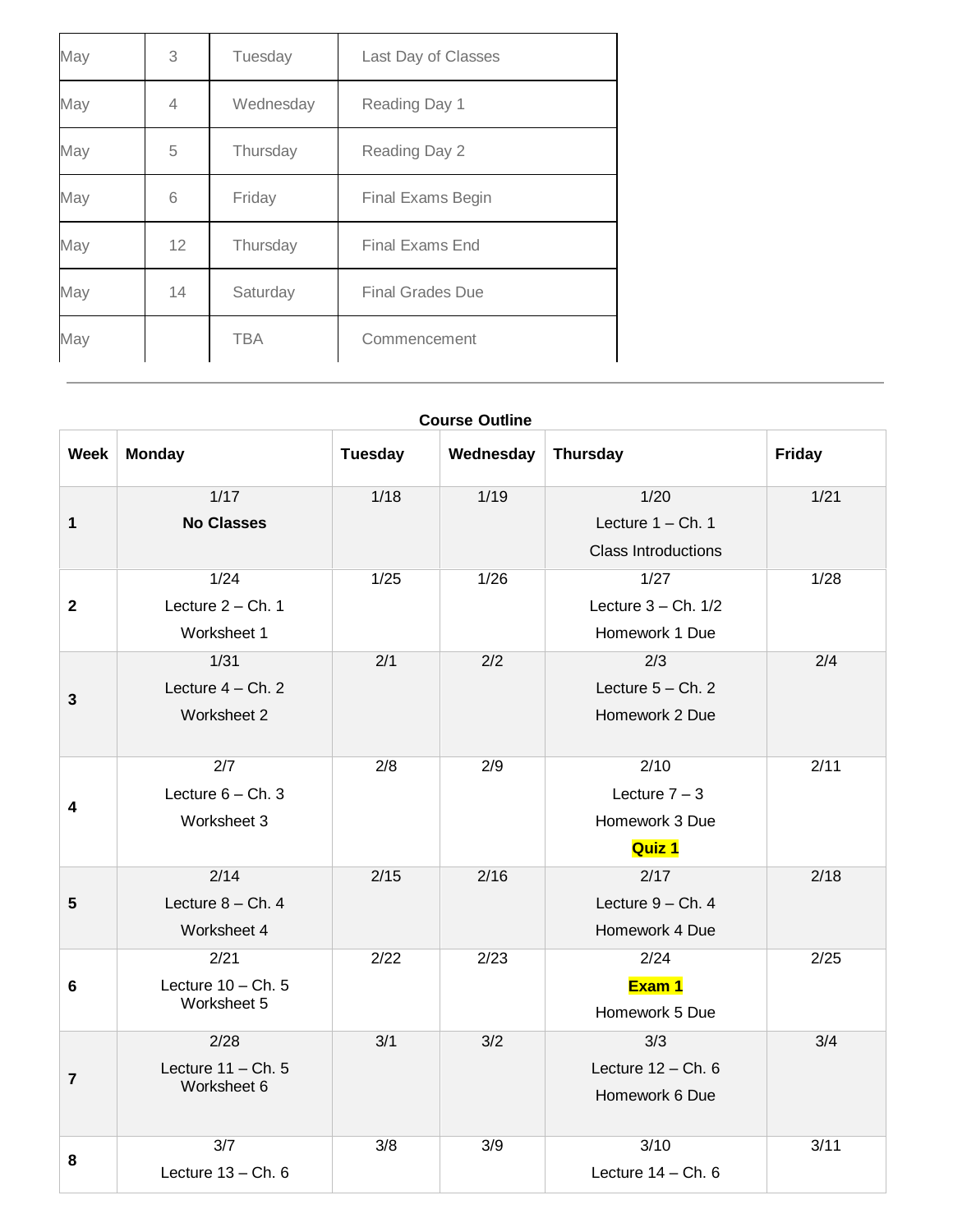|                  | Worksheet 7                                                |                                 |                                 | Homework 7 Due        |                     |
|------------------|------------------------------------------------------------|---------------------------------|---------------------------------|-----------------------|---------------------|
|                  |                                                            |                                 |                                 | <b>Quiz 2</b>         |                     |
|                  | 3/14                                                       | 3/15                            | 3/16                            | 3/17                  | 3/18                |
| $\boldsymbol{9}$ | <b>Spring Break</b>                                        | <b>Spring</b>                   | <b>Spring</b>                   | <b>Spring Break</b>   | <b>Spring Break</b> |
|                  | <b>No Class</b>                                            | <b>Break</b><br><b>No Class</b> | <b>Break</b><br><b>No Class</b> | <b>No Class</b>       | <b>No Class</b>     |
|                  |                                                            |                                 |                                 |                       |                     |
|                  | 3/21                                                       | 3/22                            | 3/23                            | 3/24                  | 3/25                |
| 10               | Lecture $15 - Ch. 7$                                       |                                 |                                 | Lecture $16 - Ch. 7$  |                     |
|                  | Worksheet 8                                                |                                 |                                 | Homework 8 Due        |                     |
|                  | 3/28                                                       | 3/29                            | 3/30                            | 3/31                  | 4/1                 |
| 11               | Lecture $17 - Ch. 8$                                       |                                 |                                 | Exam 2                |                     |
|                  | Worksheet 9                                                |                                 |                                 | Homework 9 Due        |                     |
|                  | 4/4                                                        | 4/5                             | 4/6                             | 4/7                   | 4/8                 |
| 12               | Lecture $18 - Ch. 8$                                       |                                 |                                 | Lecture $19 - Ch. 8$  |                     |
|                  | Worksheet 10                                               |                                 |                                 | Homework 10 Due       |                     |
|                  | <b>Last Day to Withdraw</b>                                |                                 |                                 |                       |                     |
|                  | 4/11                                                       | 4/12                            | 4/13                            | 4/14                  | 4/15                |
| 13               | Lecture 20- Ch. 9                                          |                                 |                                 | Lecture $21 - Ch.9$   |                     |
|                  | Worksheet 11                                               |                                 |                                 | Homework 11 Due       |                     |
|                  |                                                            |                                 |                                 | <b>Quiz 3</b>         |                     |
|                  | 4/18                                                       | 4/19                            | 4/20                            | 4/21                  | 4/22                |
| 14               | Lecture 22 - Ch. 10                                        |                                 |                                 | Lecture $23 - Ch.10$  |                     |
|                  | Worksheet 12                                               |                                 |                                 | Homework 12 Due       |                     |
|                  | 4/25                                                       | 4/26                            | 4/27                            | 4/28                  | 4/29                |
| 15               | Lecture $24 - Ch. 11$                                      |                                 |                                 | Lecture $25 - Ch. 11$ |                     |
|                  | Worksheet 13                                               |                                 |                                 | Homework 13 Due       |                     |
|                  |                                                            |                                 |                                 | Quiz 4                |                     |
|                  | 5/2                                                        | 5/3                             | 5/4                             | $5/5$                 | 5/6                 |
| 16               | <b>Review Synthetic</b><br><b>Challenges Presentations</b> | Last Day of<br><b>Classes</b>   | Reading<br>Day 1                | <b>Reading Day 2</b>  | <b>Finals Begin</b> |
| 17               | 5/9                                                        | 5/10                            | 5/11                            | 5/12                  | 5/13                |
|                  |                                                            |                                 |                                 | <b>Finals End</b>     |                     |

# **COURSE OUTLINE**

| Lecture | <b>Chapter</b> | Topic∖                                             |
|---------|----------------|----------------------------------------------------|
| $ 1-2 $ |                | Review of General Chemistry, Structure and Bonding |